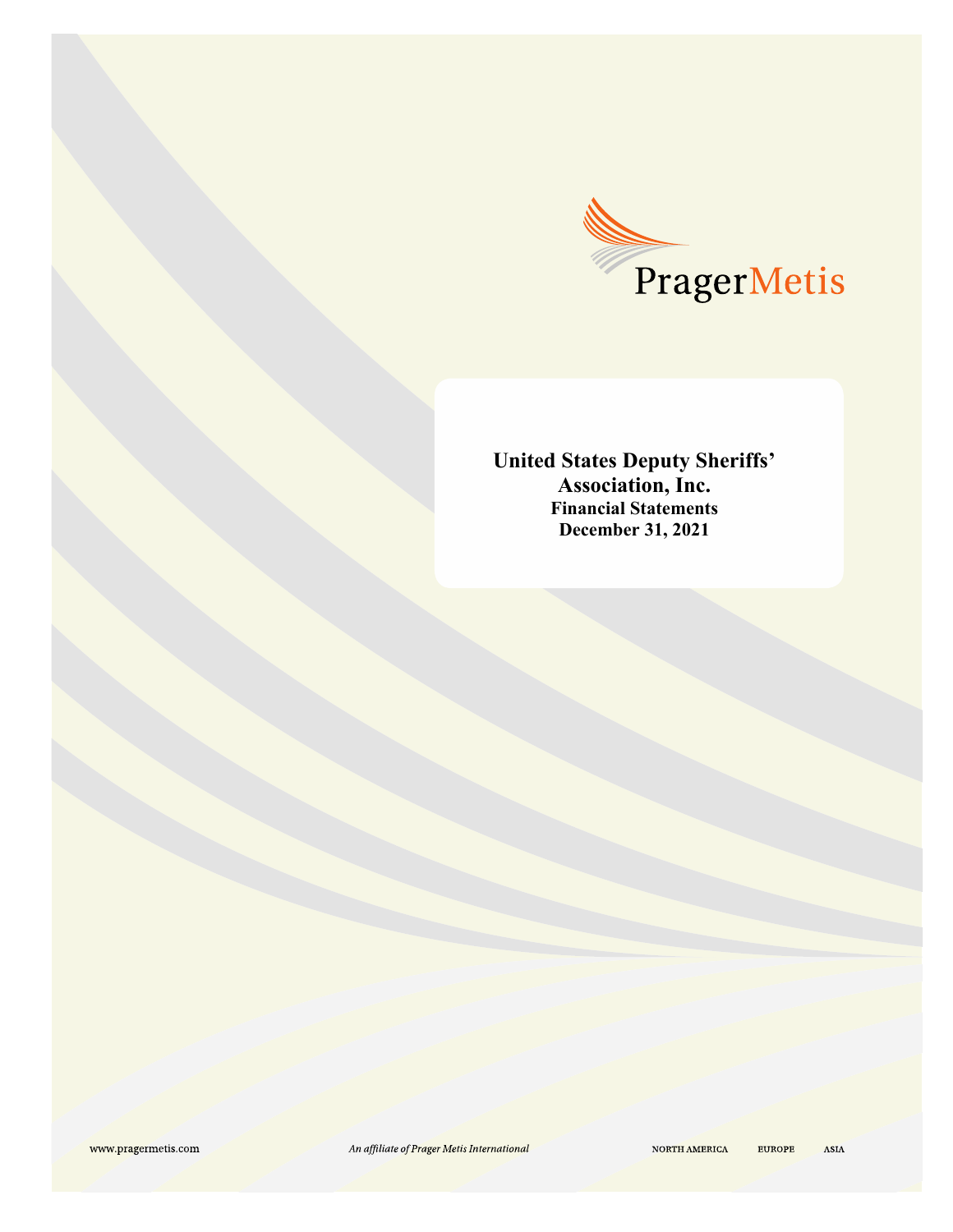| <b>Independent Auditor's Report</b>     | $1 - 2$        |
|-----------------------------------------|----------------|
| <b>Financial Statements</b>             |                |
| <b>Statement of Financial Position</b>  | 3              |
| <b>Statement of Activities</b>          | $\overline{4}$ |
| <b>Statement of Functional Expenses</b> | 5              |
| <b>Statement of Cash Flows</b>          | 6              |
| <b>Notes to Financial Statements</b>    | $7 - 12$       |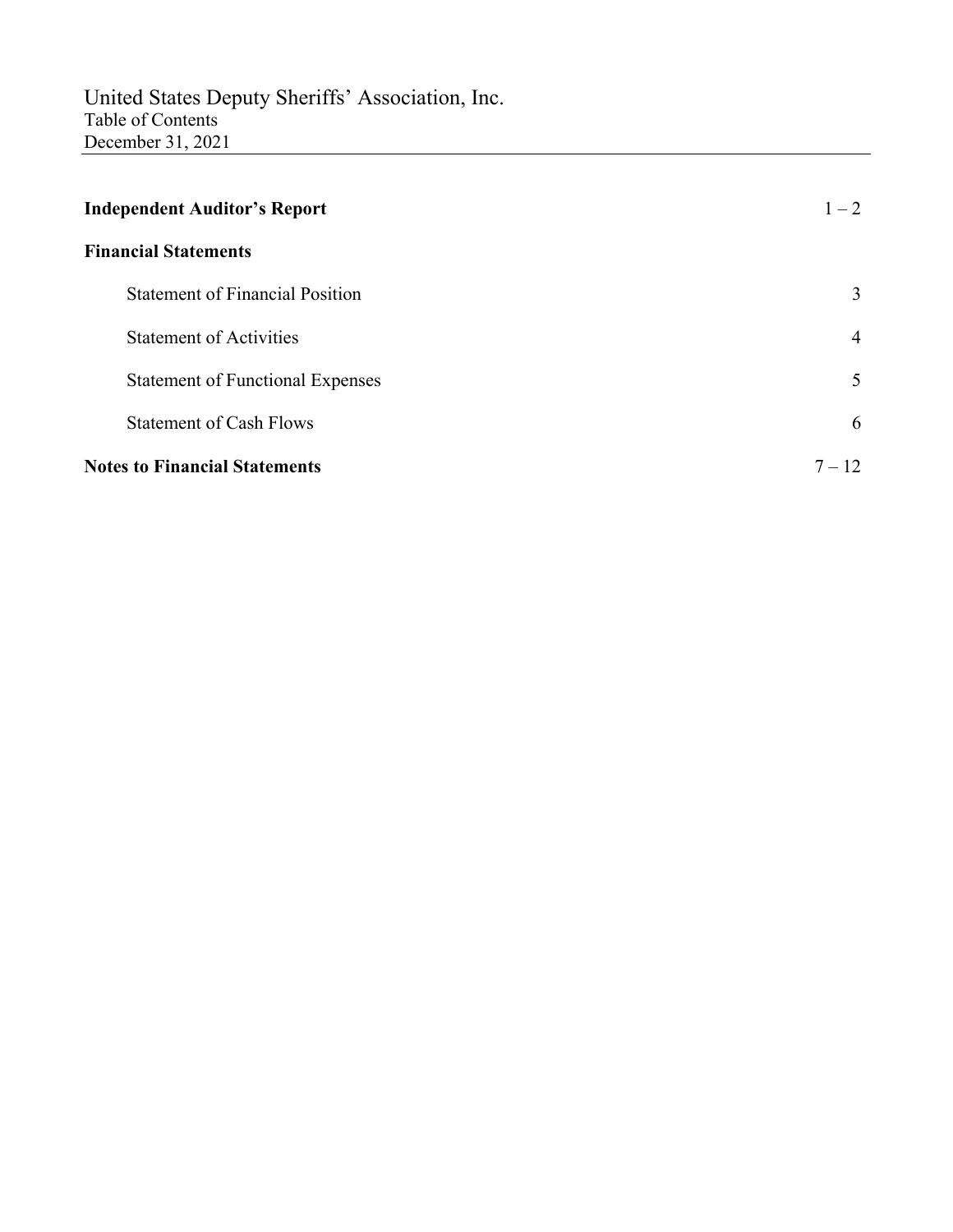

# **Independent Auditor's Report**

To the Board of Directors of United States Deputy Sheriffs' Association, Inc.

#### Prager Metis CPAs, LLC

1360 BEVERLY ROAD SUITE 300 MCLEAN, VA 22101

T 703.821.0702 F 703.448.1236 www.pragermetis.com We have audited the accompanying financial statements of United States Deputy Sheriffs' Association, Inc. (a nonprofit organization), which comprise the statement of financial position as of December 31, 2021, and the related statements of activities, functional expenses, and cash flows for the year then ended, and the related notes to the financial statements.

In our opinion, the financial statements referred to above present fairly, in all material respects, the financial position of United States Deputy Sheriffs' Association, Inc. as of December 31, 2021, and the changes in its net assets and its cash flows for the year then ended in accordance with accounting principles generally accepted in the United States of America.

#### **Basis for Opinion**

**Opinion** 

We conducted our audit in accordance with auditing standards generally accepted in the United States of America. Our responsibilities under those standards are further described in the Auditor's Responsibilities for the Audit of the Financial Statements section of our report. We are required to be independent of United States Deputy Sheriffs' Association, Inc. and to meet our other ethical responsibilities in accordance with the relevant ethical requirements related to our audit. We believe that the audit evidence we have obtained is sufficient and appropriate to provide a basis for our audit opinion.

#### **Responsibilities of Management for the Financial Statements**

Management is responsible for the preparation and fair presentation of these financial statements in accordance with accounting principles generally accepted in the United States of America, and for the design, implementation, and maintenance of internal control relevant to the preparation and fair presentation of financial statements that are free from material misstatement, whether due to fraud or error.

In preparing the financial statements, management is required to evaluate whether there are conditions or events, considered in the aggregate, that raise substantial doubt about United States Deputy Sheriffs' Association, Inc.'s ability to continue as a going concern within one year after the date that the financial statements are available to be issued.

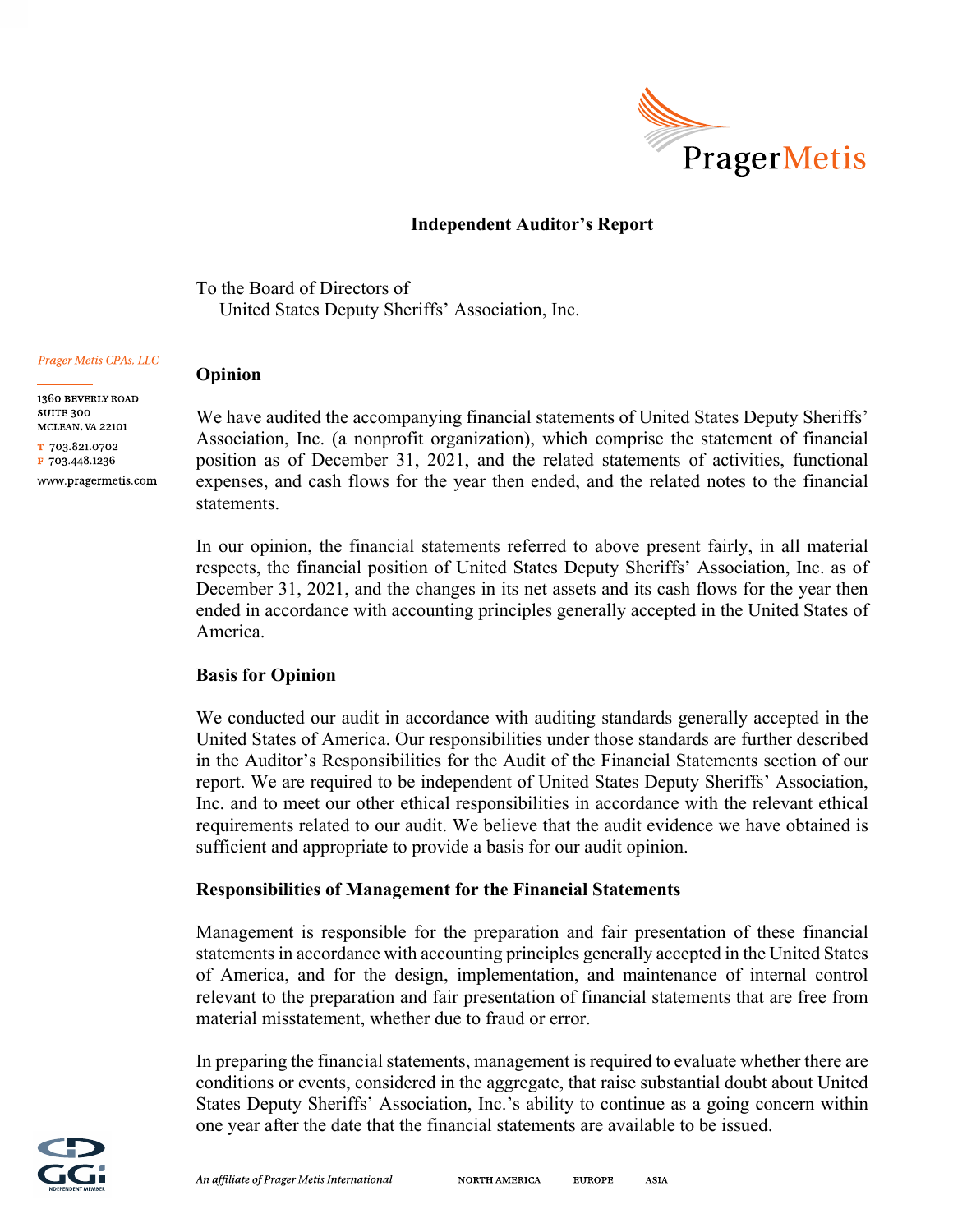

# **Auditor's Responsibilities for the Audit of the Financial Statements**

Our objectives are to obtain reasonable assurance about whether the financial statements as a whole are free from material misstatement, whether due to fraud or error, and to issue an auditor's report that includes our opinion. Reasonable assurance is a high level of assurance but is not absolute assurance and therefore is not a guarantee that an audit conducted in accordance with generally accepted auditing standards will always detect a material misstatement when it exists. The risk of not detecting a material misstatement resulting from fraud is higher than for one resulting from error, as fraud may involve collusion, forgery, intentional omissions, misrepresentations, or the override of internal control. Misstatements are considered material if there is a substantial likelihood that, individually or in the aggregate, they would influence the judgment made by a reasonable user based on the financial statements.

In performing an audit in accordance with generally accepted auditing standards, we:

- Exercise professional judgment and maintain professional skepticism throughout the audit.
- Identify and assess the risks of material misstatement of the financial statements, whether due to fraud or error, and design and perform audit procedures responsive to those risks. Such procedures include examining, on a test basis, evidence regarding the amounts and disclosures in the financial statements.
- Obtain an understanding of internal control relevant to the audit in order to design audit procedures that are appropriate in the circumstances, but not for the purpose of expressing an opinion on the effectiveness of United States Deputy Sheriffs' Association, Inc.'s internal control. Accordingly, no such opinion is expressed.
- Evaluate the appropriateness of accounting policies used and the reasonableness of significant accounting estimates made by management, as well as evaluate the overall presentation of the financial statements.
- Conclude whether, in our judgment, there are conditions or events, considered in the aggregate, that raise substantial doubt about United States Deputy Sheriffs' Association, Inc.'s ability to continue as a going concern for a reasonable period of time.

We are required to communicate with those charged with governance regarding, among other matters, the planned scope and timing of the audit, significant audit findings, and certain internal control related matters identified during the audit.

Prageo Metis CPAs, LLC

Prager Metis CPAs, LLC McLean, Virginia May 19, 2022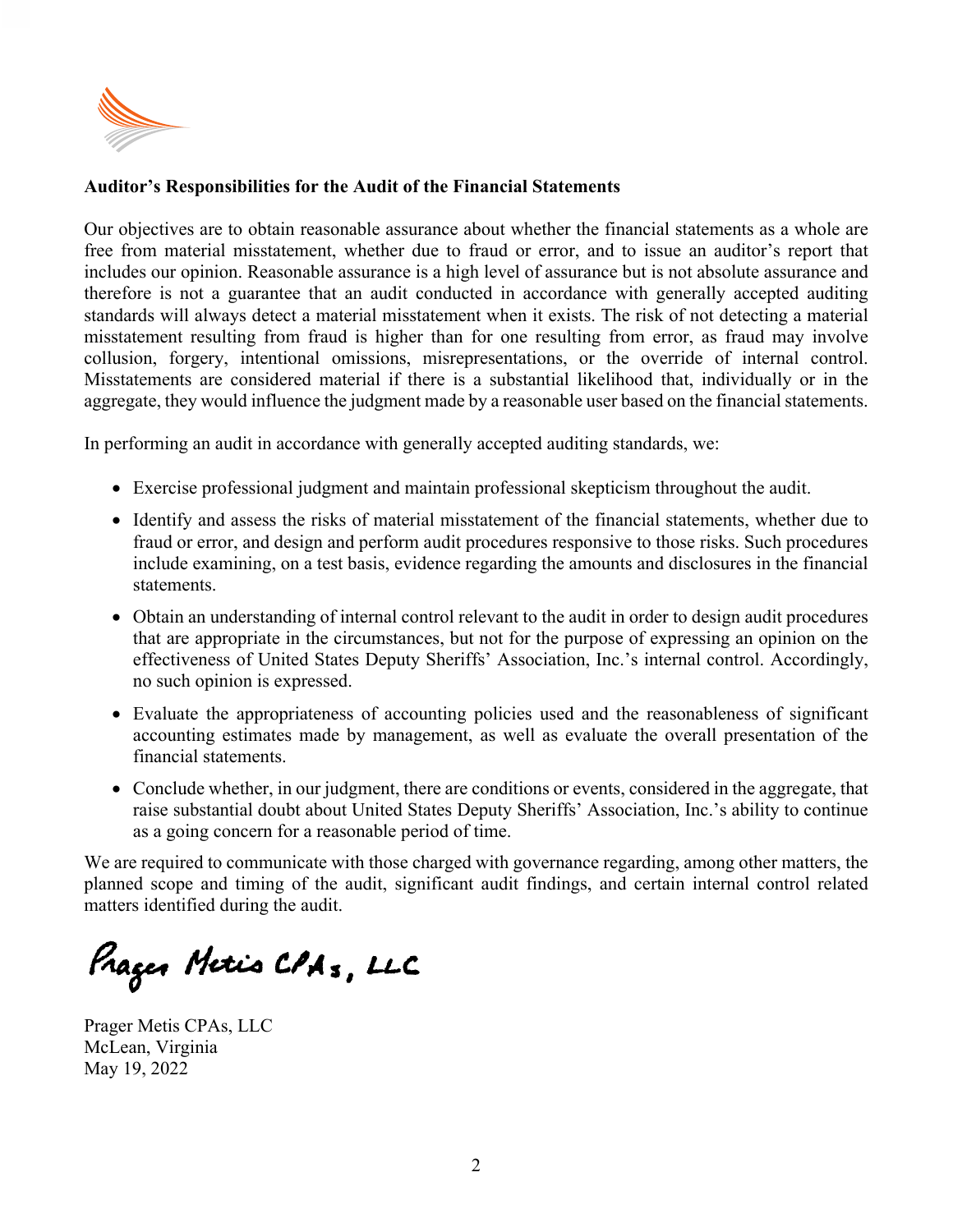### **Assets**

| Current assets                          |              |           |
|-----------------------------------------|--------------|-----------|
| Cash                                    | $\mathbb{S}$ | 971,104   |
| Contributions receivable                |              | 74,505    |
| Investments                             |              | 932,338   |
| Prepaid expenses                        |              | 153,860   |
| Inventory                               |              | 23,096    |
| Total current assets                    |              | 2,154,903 |
| Property and equipment, net             |              | 1,021,004 |
| <b>Total assets</b>                     |              | 3,175,907 |
| <b>Liabilities and net assets</b>       |              |           |
| <b>Liabilities</b>                      |              |           |
| <b>Current liabilities</b>              |              |           |
| Accounts payable                        | \$           | 926,911   |
| Mortgage payable, current portion       |              | 41,299    |
| Accrued expenses                        |              | 8,658     |
| Total current liabilities               |              | 976,868   |
| Mortgage payable, less current portion  |              | 709,075   |
| <b>Total liabilities</b>                |              | 1,685,943 |
| <b>Net assets</b>                       |              |           |
| Without donor restrictions              |              | 1,489,964 |
| <b>Total liabilities and net assets</b> |              | 3,175,907 |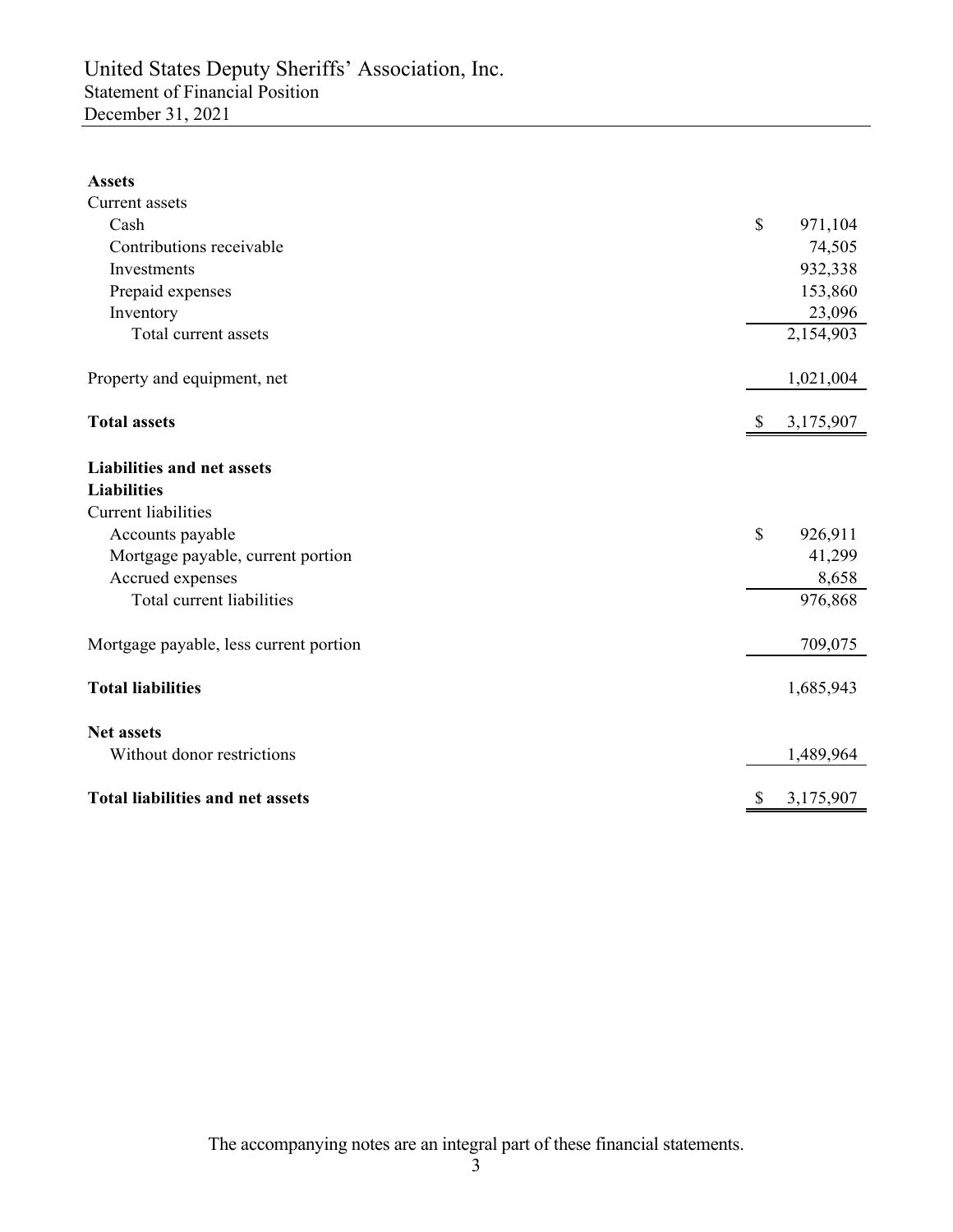| <b>Revenue and support</b>                       |              |            |
|--------------------------------------------------|--------------|------------|
| Contributions                                    | \$           | 18,985,058 |
| Gifts in-kind                                    |              | 1,689,259  |
| Investment return                                |              | 69,552     |
| Rental income                                    |              | 18,065     |
| <b>Total revenue and support</b>                 |              | 20,761,934 |
| <b>Expenses</b>                                  |              |            |
| Program services                                 |              |            |
| Grants for equipment                             |              | 725,045    |
| Education and training                           |              | 434,642    |
| Officer benefits and awareness                   |              | 7,368,408  |
| Scholarships                                     |              | 130,916    |
| Total program services                           |              | 8,659,011  |
| Supporting services                              |              |            |
| Fundraising                                      |              | 10,072,695 |
| Management and general                           |              | 1,954,631  |
| Total supporting services                        |              | 12,027,326 |
| <b>Total expenses</b>                            |              | 20,686,337 |
| <b>Change in net assets</b>                      |              | 75,597     |
| Net assets without donor restrictions, beginning |              | 1,414,367  |
| Net assets without donor restrictions, ending    | $\mathbb{S}$ | 1,489,964  |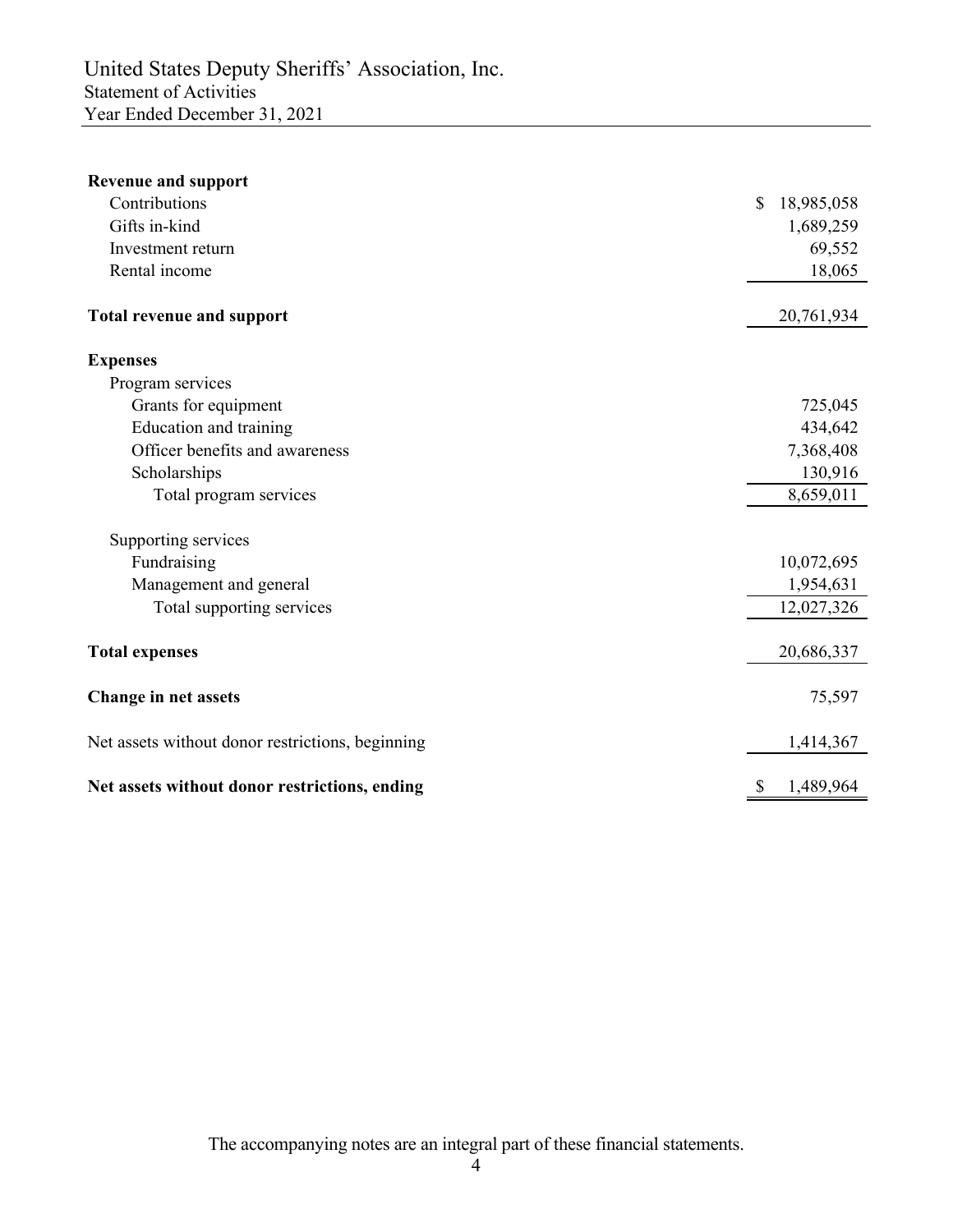# United States Deputy Sheriffs' Association, Inc. Statement of Functional Expenses Year Ended December 31, 2021

|                                  |              |                            | <b>Program Services</b>      |         |                                      |                |                                                                       | <b>Supporting Services</b> |              |                |                              |           |              |            |  |        |  |       |
|----------------------------------|--------------|----------------------------|------------------------------|---------|--------------------------------------|----------------|-----------------------------------------------------------------------|----------------------------|--------------|----------------|------------------------------|-----------|--------------|------------|--|--------|--|-------|
|                                  |              | Grants<br>for<br>Equipment | Education<br>and<br>Training |         | Officer<br>Benefits and<br>Awareness |                | Scholarships                                                          |                            | Fundraising  |                | Management<br>and<br>General |           |              | Total      |  |        |  |       |
|                                  |              |                            |                              |         |                                      |                |                                                                       |                            |              |                |                              |           |              |            |  |        |  |       |
| Equipment                        | $\mathbb{S}$ | 623,994                    | $\mathbb{S}$                 | L,      | \$                                   | $\overline{a}$ | $\mathbb{S}% _{t}\left( t\right) \equiv\mathbb{S}_{t}\left( t\right)$ |                            | $\mathbb{S}$ |                | ${\mathbb S}$                |           | $\mathbb{S}$ | 623,994    |  |        |  |       |
| End of watch benefit             |              |                            |                              |         |                                      | 409,000        |                                                                       |                            |              |                |                              |           |              | 409,000    |  |        |  |       |
| Scholarships                     |              |                            |                              |         |                                      |                | 47,000                                                                |                            |              |                |                              |           |              | 47,000     |  |        |  |       |
| Training                         |              |                            |                              | 75,509  |                                      |                |                                                                       |                            |              |                |                              |           |              | 75,509     |  |        |  |       |
| Mail fees                        |              |                            |                              |         |                                      | 976,464        |                                                                       |                            |              | 1,874,722      |                              | 131,012   |              | 2,982,198  |  |        |  |       |
| List rental                      |              |                            |                              |         | 338,462                              |                |                                                                       |                            |              | 703,677        |                              | 47,958    |              | 1,090,097  |  |        |  |       |
| Mailshop                         |              |                            |                              |         |                                      | 1,675,852      |                                                                       |                            |              | 3,568,597      |                              | 216,725   |              | 5,461,174  |  |        |  |       |
| Caging                           |              |                            |                              |         |                                      |                |                                                                       |                            |              |                |                              | 965,560   |              | 965,560    |  |        |  |       |
| Printing                         |              | 50                         |                              | 151     |                                      | 70             |                                                                       | 42                         |              | 17             |                              | 108       |              | 438        |  |        |  |       |
| List management                  |              |                            |                              |         |                                      | 17,910         |                                                                       |                            |              | 44,107         |                              | 2,660     |              | 64,677     |  |        |  |       |
| Data processing                  |              |                            |                              |         |                                      | 106,977        |                                                                       |                            |              | 228,057        |                              | 14,552    |              | 349,586    |  |        |  |       |
| Premiums                         |              |                            |                              |         |                                      | 478,730        |                                                                       |                            |              | 623,328        |                              | 44,335    |              | 1,146,393  |  |        |  |       |
| Postage                          |              | 257                        |                              | 769     |                                      | 1,440,941      |                                                                       | 213                        |              | 2,834,845      |                              | 187,131   |              | 4,464,156  |  |        |  |       |
| Bank charges                     |              | 1,291                      |                              | 3,872   |                                      | 46,855         |                                                                       | 1,072                      |              | 88,301         |                              | 8,007     |              | 149,398    |  |        |  |       |
| Professional fees                |              | 13,974                     |                              | 41,898  |                                      | 19,455         |                                                                       | 11,605                     |              | 4,617          |                              | 29,966    |              | 121,515    |  |        |  |       |
| Website                          |              | 478                        |                              |         | 1,432                                |                |                                                                       |                            |              | 665            |                              | 396       |              | 158        |  | 1,024  |  | 4,153 |
| Legal                            |              |                            | $\overline{a}$               |         |                                      |                |                                                                       |                            |              |                |                              |           |              | 1,549      |  | 1,549  |  |       |
| Travel                           | 58           |                            |                              | 174     |                                      | 81             |                                                                       | 48                         |              | 19             |                              | 124       |              | 504        |  |        |  |       |
| Accounting                       |              |                            |                              |         |                                      | 18,360         |                                                                       |                            |              | 39,360         |                              | 107,048   |              | 164,768    |  |        |  |       |
| Insurance                        |              | 1,292                      |                              | 3,875   |                                      | 1,799          |                                                                       | 1,073                      |              | 427            |                              | 2,771     |              | 11,237     |  |        |  |       |
| Meals                            |              | 166                        |                              | 498     |                                      | 231            |                                                                       | 138                        |              | 55             |                              | 355       |              | 1,443      |  |        |  |       |
| Rent                             |              | 3,023                      |                              | 9,064   |                                      | 4,209          |                                                                       | 2,510                      |              | 999            |                              | 6,482     |              | 26,287     |  |        |  |       |
| State registrations              |              |                            |                              |         |                                      | 5,177          |                                                                       |                            |              | 10,680         |                              | 448       |              | 16,305     |  |        |  |       |
| Supplies                         | 1,019        |                            |                              | 3,056   |                                      | 1,419          |                                                                       | 846                        |              | 337            |                              | 2,186     |              | 8,863      |  |        |  |       |
| Telephone                        | 1,214        |                            |                              | 3,639   |                                      | 1,690          |                                                                       | 1,008                      |              | 401            |                              | 2,602     |              | 10,554     |  |        |  |       |
| Utilities                        |              |                            |                              | 10,109  |                                      | $\sim$         |                                                                       | $\overline{\phantom{a}}$   |              | $\overline{a}$ |                              | 2,527     |              | 12,636     |  |        |  |       |
| Board expenses                   |              | 4,042                      |                              | 12,120  |                                      | 5,628          |                                                                       | 3,357                      |              | 1,336          |                              | 8,668     |              | 35,151     |  |        |  |       |
| Salaries and benefits            | 68,926       |                            |                              | 206,660 |                                      | 95,959         |                                                                       | 57,239                     |              | 22,776         |                              | 147,801   |              | 599,361    |  |        |  |       |
| Payroll taxes                    | 4,106        |                            | 12,311                       |         |                                      | 5,717          |                                                                       | 3,410                      |              | 1,357          |                              | 8,805     |              | 35,706     |  |        |  |       |
| Interest                         |              |                            |                              |         | 16,872                               |                |                                                                       | 1,751                      |              |                |                              | 2,821     |              | 4,456      |  | 25,900 |  |       |
| Depreciation                     |              | 611                        | 14,940                       |         |                                      | 851            | 508                                                                   |                            | 202          |                | 4,588                        |           |              | 21,700     |  |        |  |       |
| Real estate taxes                |              |                            | 16,062                       |         |                                      |                |                                                                       |                            |              |                |                              | 4,016     |              | 20,078     |  |        |  |       |
| Marketing                        |              |                            |                              |         |                                      | 1,713,289      |                                                                       |                            |              | 21,027         |                              |           |              | 1,734,316  |  |        |  |       |
| Miscellaneous expense            |              | 544                        |                              | 1,631   |                                      | 866            |                                                                       | 451                        |              | 472            |                              | 1,167     |              | 5,131      |  |        |  |       |
| <b>Total functional expenses</b> | \$           | 725,045                    | \$                           | 434,642 | \$                                   | 7,368,408      | \$                                                                    | 130,916                    |              | \$10,072,695   | <sup>\$</sup>                | 1,954,631 | \$           | 20,686,337 |  |        |  |       |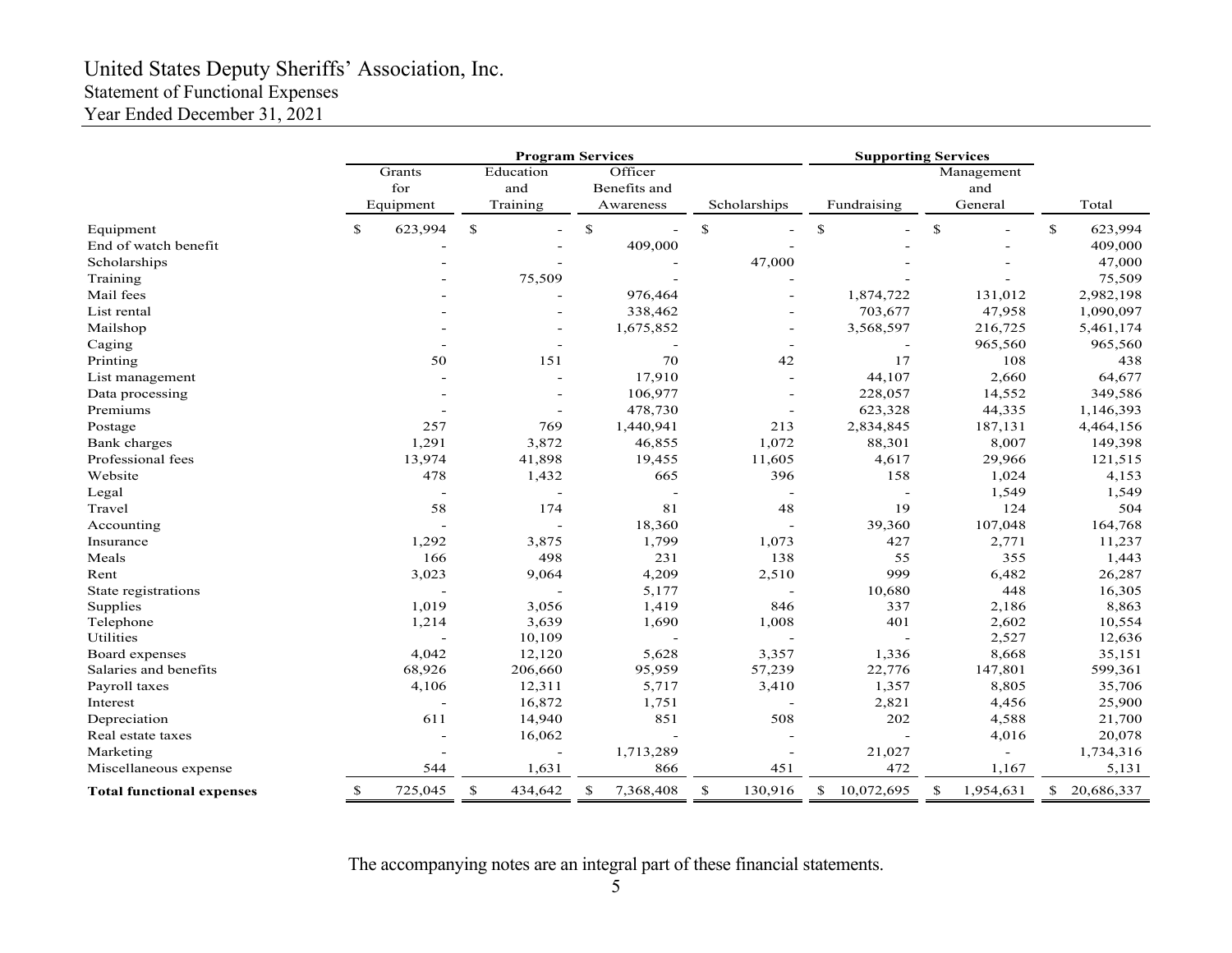| <b>Cash flows from operating activities</b>               |                           |            |
|-----------------------------------------------------------|---------------------------|------------|
| Change in net assets                                      | $\boldsymbol{\mathsf{S}}$ | 75,597     |
| Adjustments to reconcile change in net assets to net cash |                           |            |
| used in operating activities                              |                           |            |
| Depreciation                                              |                           | 21,700     |
| Realized and unrealized gains on investments              |                           | (43, 812)  |
| Changes in operating assets and liabilities               |                           |            |
| Contributions receivable                                  |                           | (74, 505)  |
| Prepaid expenses                                          |                           | 445,114    |
| Security deposits                                         |                           | 3,750      |
| Inventory                                                 |                           | (23,096)   |
| Accounts payable                                          |                           | (620, 653) |
| Accrued expenses                                          |                           | (1,010)    |
| Net cash used in operating activities                     |                           | (216,915)  |
| <b>Cash flows from investing activities</b>               |                           |            |
| Purchases of property and equipment                       |                           | (228, 534) |
| Purchases of investments                                  |                           | (17, 536)  |
| Net cash used in investing activities                     |                           | (246,070)  |
| <b>Cash flows from financing activities</b>               |                           |            |
| Principal payments on mortgage payable                    |                           | (29,626)   |
| Net cash used in financing activities                     |                           | (29,626)   |
| Net decrease in cash                                      |                           | (492, 611) |
| Cash, beginning                                           |                           | 1,463,715  |
| Cash, ending                                              |                           | 971,104    |

Noncash investing and financing activities in 2021 consist of financing the cost of acquiring a building through a long-term note of \$780,000 payable to Chain Bridge Bank. Interest paid for 2021 was \$25,900.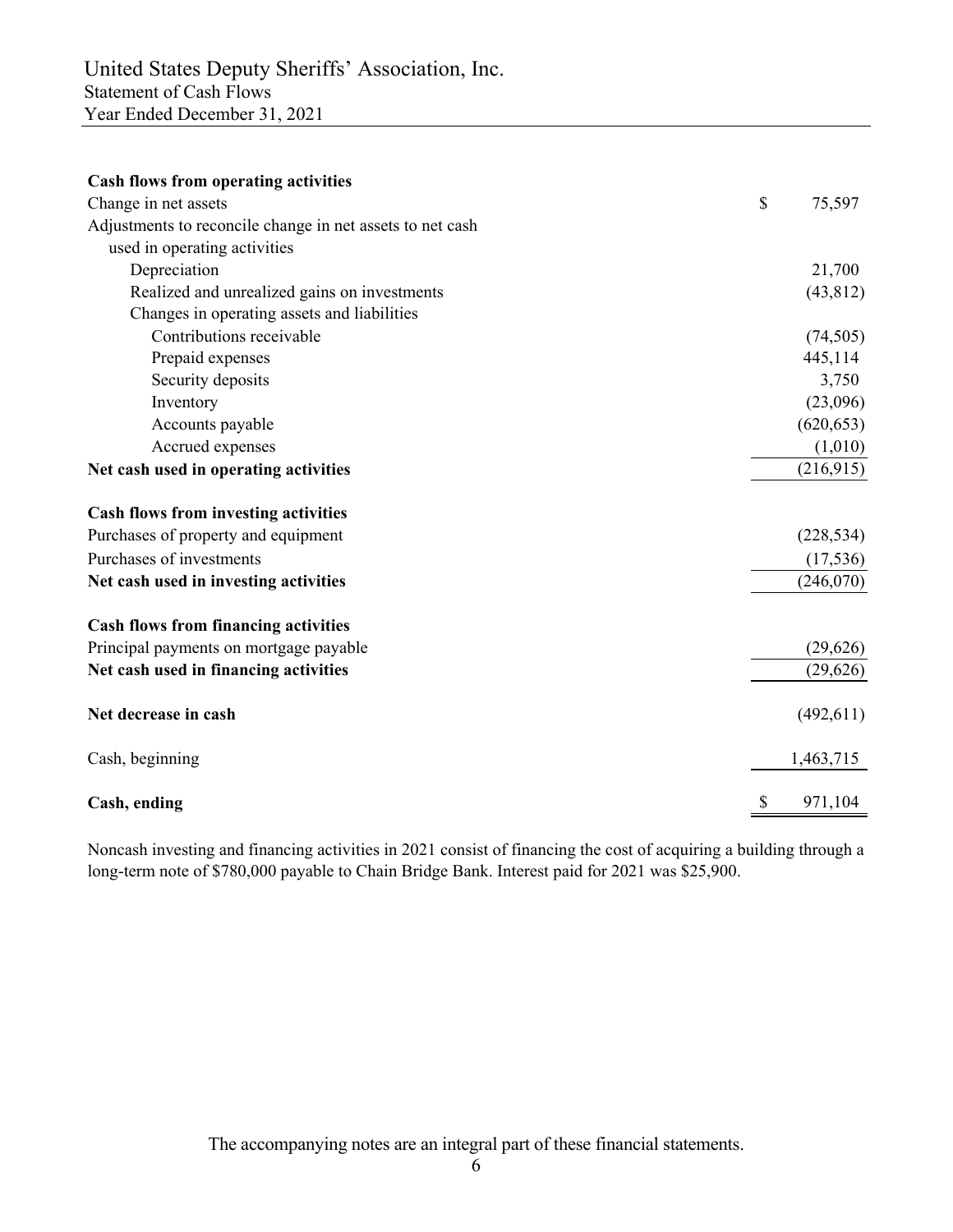### **Note 1 Organization**

United States Deputy Sheriffs' Association, Inc. (the "Organization") is a not-for-profit corporation organized on November 29, 1995 for the purpose of supporting, increasing, and assisting in the education and training of law enforcement agencies; providing equipment essential to support agencies in carrying out their assigned duties; assisting members of the law enforcement community in obtaining additional benefits, providing benefits to members of the families of law enforcement personnel for education, care, housing, and medical treatment, and to encourage the general public to honor the sacrifices of officers and their families and to seek their assistance in fulfilling the Organization's programs.

# **Note 2 Summary of Significant Accounting Policies**

#### **Basis of Accounting**

The financial statements of the Organization have been prepared on the accrual basis of accounting in accordance with accounting principles generally accepted in the United States of America (GAAP).

#### **Financial Statement Presentation**

GAAP requires the Organization to report information regarding its financial position and activities according to two classes of net assets as follows:

*Net Assets Without Donor Restrictions –* Net assets not subject to donor-imposed stipulations.

*Net Assets With Donor Restrictions –* Net assets subject to donor-imposed stipulations that will be met either by actions of the Organization and/or the passage of time and/or net assets subject to donor-imposed stipulations that they be maintained permanently by the Organization.

The Organization reports gifts of cash and other assets as donor restricted revenue if they are received with donor stipulations that limit the use of the donated assets. When a donor restriction expires, that is, when a stipulated time restriction ends or purpose restriction is accomplished, donor restricted net assets are reclassified to net assets without donor restriction and reported in the statement of activities as net assets released from restrictions. When donor restrictions are met in the same reporting period, donor restricted contributions are reported as without donor restricted contributions.

The Organization had no net assets with donor restrictions as of December 31, 2021.

Contributions are received primarily as a result of direct mail solicitations to individuals and other entities throughout the country. Contributions are recognized as support when received.

Contributions receivable consist of bequests that are expected to be collected within one year.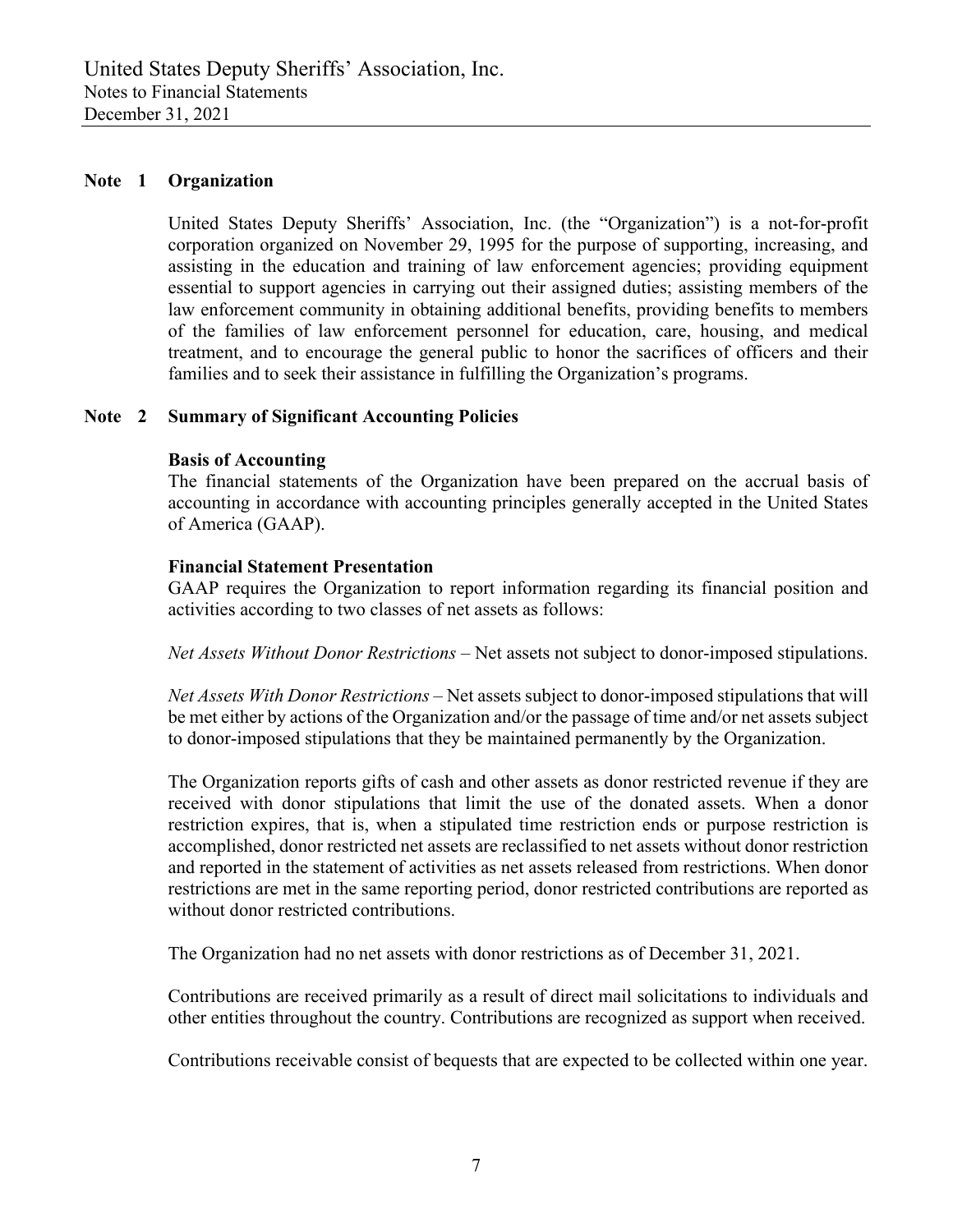# **Note 2 Summary of Significant Accounting Policies (continued)**

### **Allocation of Expenses**

The Organization allocates costs between program and supporting services based on the function they directly benefit or on management's estimates of the proportion of these costs applicable to each function. Expenses, other than direct mail expenses, are either recorded directly to program or supporting services or allocated using an estimate of the time spent by employees to specific functions. The expenses that are allocated include salaries and benefits, payroll taxes, office and accompanying expenses and professional fees. Direct mail expenses are allocated based upon the percentage of copy lines devoted to each functional area weighted by the number of pieces mailed.

#### **Functional Expenses**

The costs of providing various program and supporting services have been summarized on a functional basis on the statement of functional expenses. Certain costs have been allocated among program and supporting services as follows:

*Grants for equipment –* All expenses to provide needed law enforcement equipment, free of charge, to under-funded law enforcement agencies made possible through charitable contributions from the public.

*Education and training –* All expenses to educate and train law enforcement officers in the use of lethal force, realistic impact weapons defense, and ground confrontation management.

*Officer benefits and awareness –* All expenses incurred to encourage the public to honor law enforcement, as well as partnering with community and municipal groups to assist local law enforcement departments in crime prevention activities, encouraging collaboration between community groups, and encouraging citizen volunteer opportunities with local law enforcement departments. Additionally, all expenses to provide financial and economic aid to the families of officers killed in the line of duty.

*Scholarships –* All expenses incurred to select and pay scholarship recipients for educational tuition assistance.

*Fundraising –* All expenses incurred with the purpose of raising funds.

*Management and general –* All other expenses incurred by the Organization in the accomplishment of its tax-exempt purposes.

#### **Income Taxes**

The Organization is generally exempt from federal and state income taxes under Section  $501(c)(3)$  of the Internal Revenue Code (Code). As such, only unrelated business income is subject to income tax. No such unrelated business income tax was incurred during 2021. The Organization has been classified as a public charity under section  $170(b)(1)(A)(vi)$  of the Code.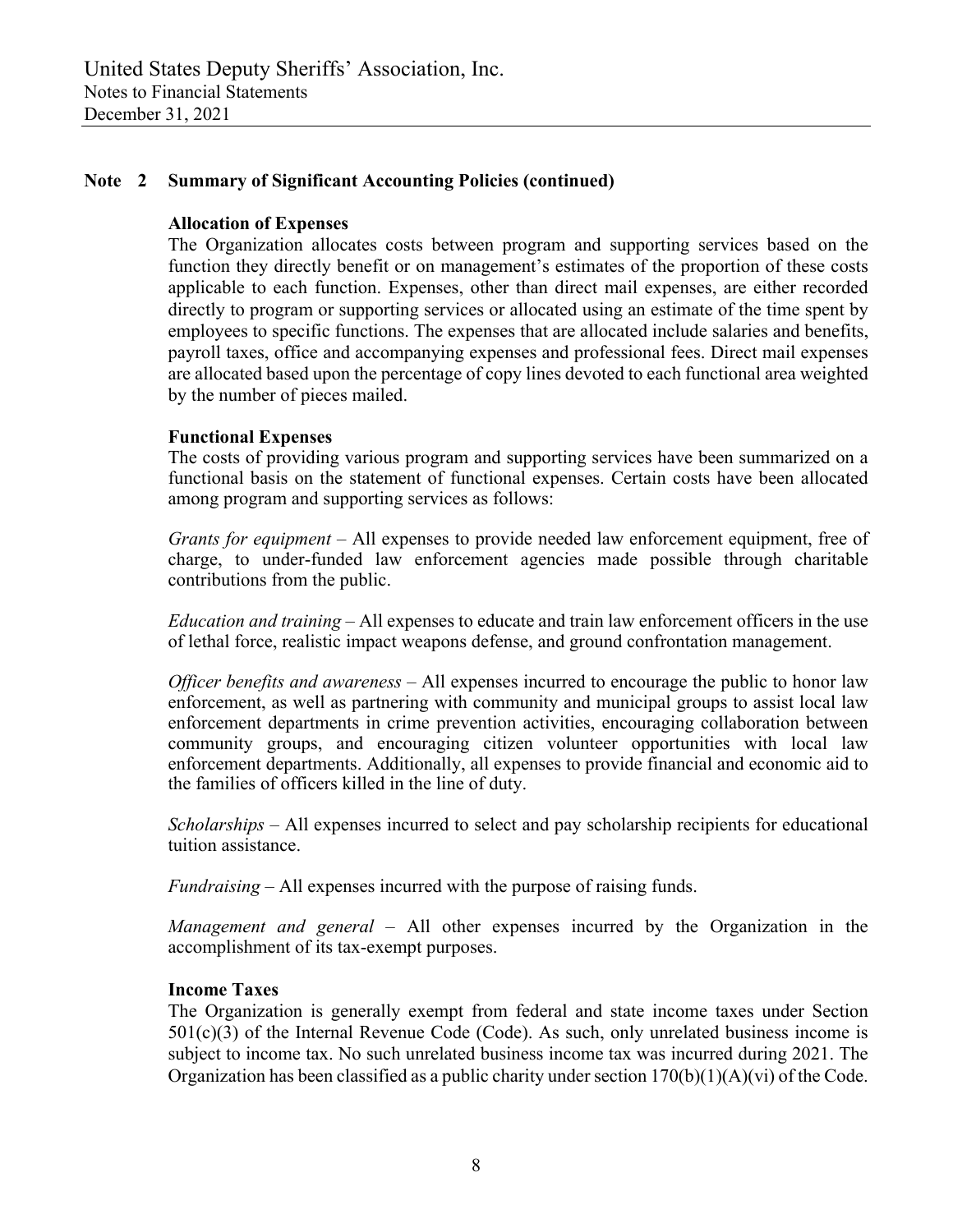# **Note 2 Summary of Significant Accounting Policies (continued)**

Management has evaluated the Organization's tax positions and has concluded that the Organization has taken no uncertain tax positions that require adjustment to the financial statements.

#### **Investments**

Investments which consist of mutual funds and equity securities which are reported at fair value based on unadjusted quoted prices. Investments may also include money market funds which are reported at cost.

#### **Inventory**

Inventory consists of various items included within the Organization's direct mail. Inventory is held at cost.

# **Gifts In-kind**

Gifts in-kind are recorded as contributions at their estimated fair value as of the date of the donation.

### **Fixed Assets**

The Organization capitalizes fixed assets greater than \$500. Fixed assets are recorded at cost and depreciated using the straight-line method over estimated useful lives of five to forty years. Maintenance and repairs are expensed as incurred.

#### **Uses of Estimates**

Management uses estimates and assumptions in preparing financial statements in conformity with GAAP. Those estimates and assumptions affect the reported amounts of assets and liabilities, the disclosure of contingent assets and liabilities, and the reported revenue and expenses. Actual results could differ from those estimates.

# **Note 3 Property and Equipment**

Property and equipment consisted of the following at December 31, 2021:

| <b>Building</b>                | \$<br>958,490          |
|--------------------------------|------------------------|
| Land                           | 53,600                 |
| Furniture and equipment        | 36,776                 |
| Less: accumulated depreciation | 1,048,866<br>(27, 862) |
|                                | 1,021,004              |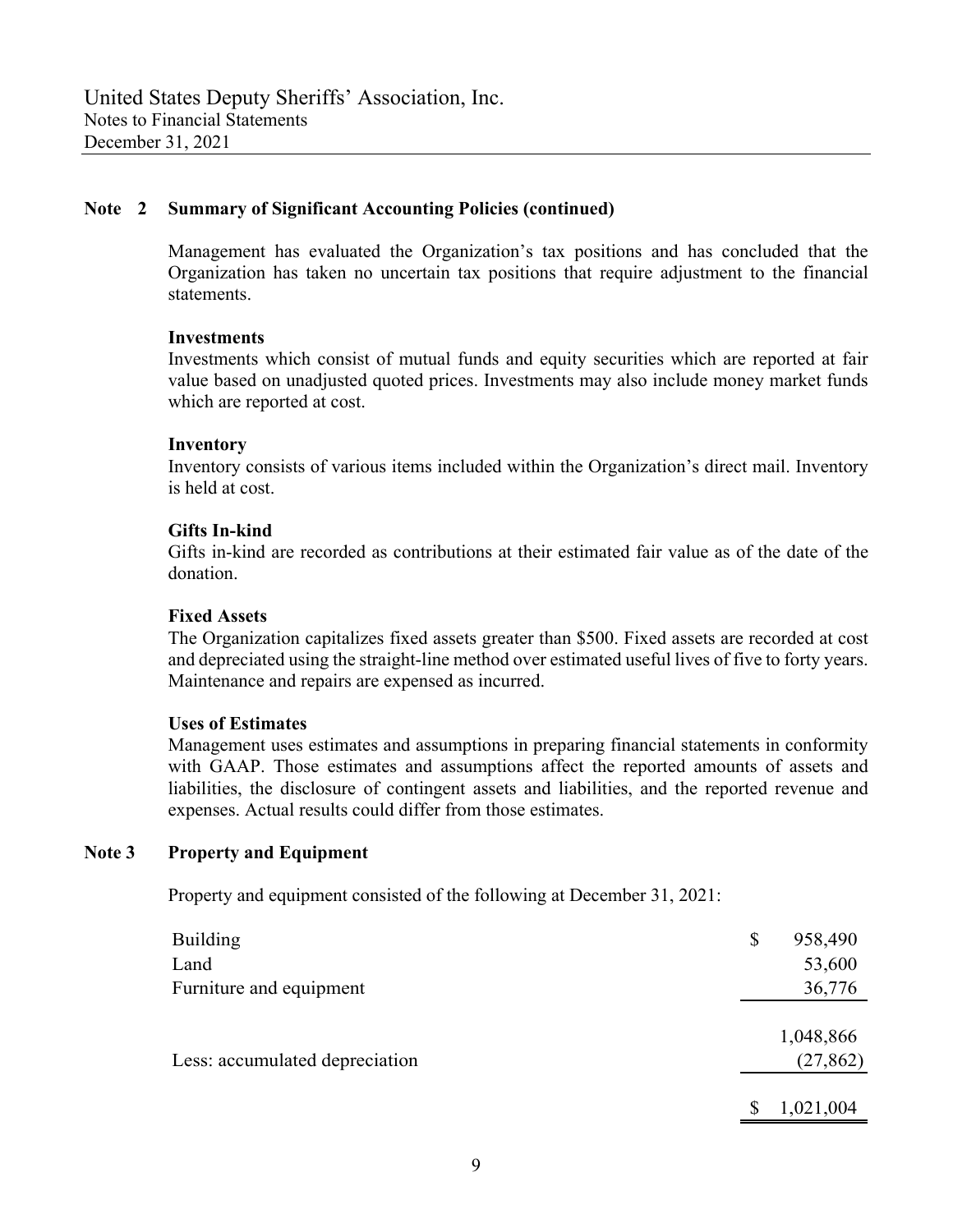### **Note 4 Allocation of Joint Costs**

For the year ended December 31, 2021, the Organization incurred joint costs of \$15,775,735 for direct mail informational materials and activities that included fundraising appeals. Of those costs, \$5,105,432 was allocated to program services, \$652,027 was allocated to management and general, and \$10,018,276 was allocated to fundraising.

#### **Note 5 Fair Value Measurement**

GAAP requires that assets and liabilities carried at fair value to be classified and disclosed in one of the following three categories:

- *Level 1* Unadjusted quoted market prices in active markets for identical assets or liabilities.
- *Level 2* Observable market-based inputs or unobservable inputs that are corroborated by market data.
- *Level 3* Unobservable inputs that are not corroborated by market data.

The following table presents the balances of assets measured at fair value on a recurring basis by level within the hierarchy. There are no liabilities that are being measured and reported on a fair value basis.

|                   | Fair Value | Level 1 | Level 2 |   | Level 3 |                          |
|-------------------|------------|---------|---------|---|---------|--------------------------|
| Domestic equities | 233,984    | 233,984 |         |   |         | $\overline{\phantom{0}}$ |
| Mutual funds      | 690,059    | 690,059 |         | - |         | -                        |
| Total             | 924,043    | 924,043 |         |   |         | $\overline{\phantom{0}}$ |

The Organization holds investments in mutual funds and equity securities which are publicly traded on various open markets and are considered a Level 1 item. Investments also include \$8,295 of money market funds which are held at cost.

#### **Note 6 Contingent Liabilities**

The Organization entered into contracts with consulting firms to assist with fundraising and program service activities. The contracts are no-risk contracts and the Organization is required to pay invoices to the extent of direct mail income. If costs remain unpaid upon termination of the contracts, the consulting firms will retain a lien and an interest in the Organization's direct mail list as well as on the proceeds from the list's rental until the costs have been repaid. As of December 31, 2021, \$1,179,298 of expenses remains a potential future liability as revenue is received.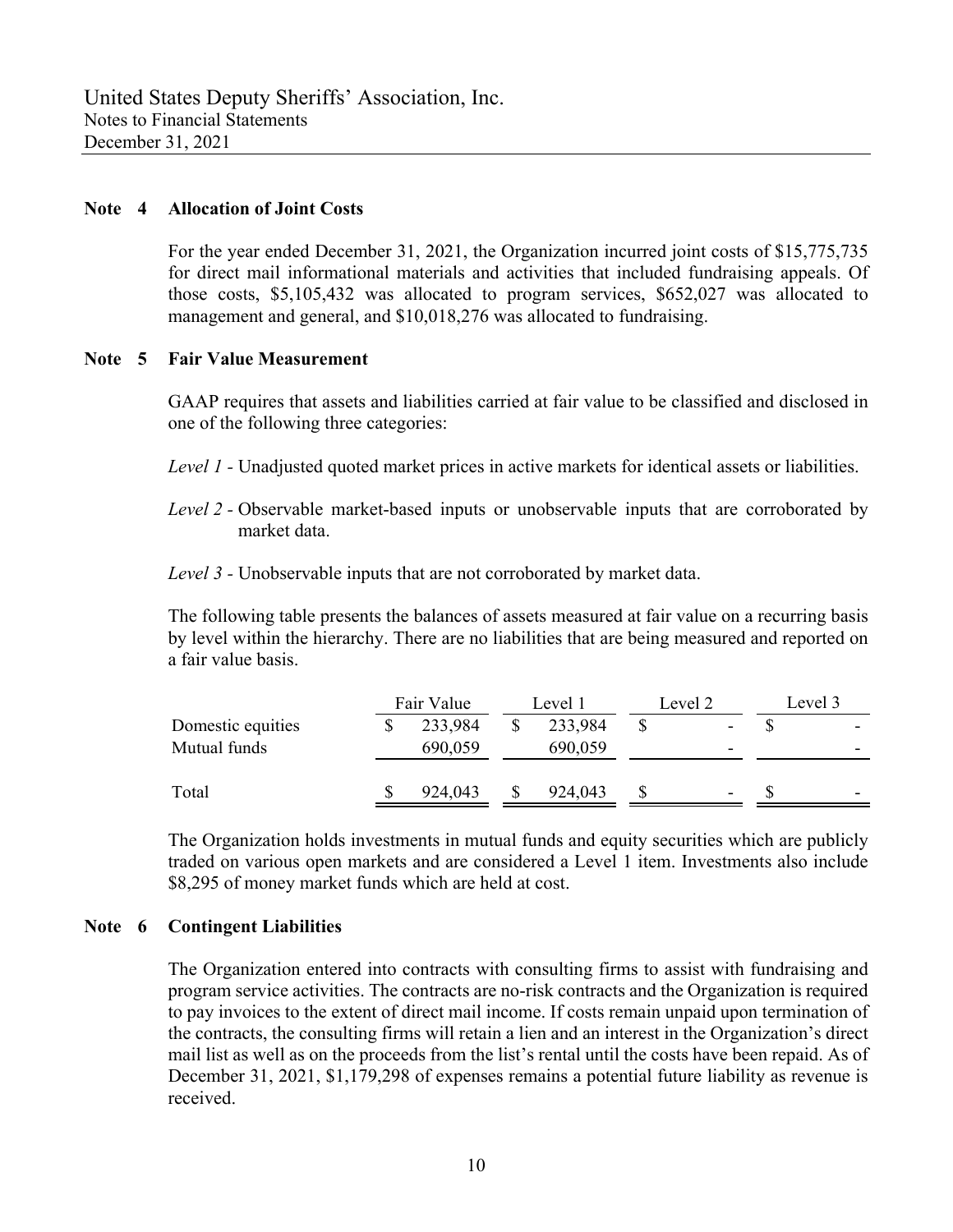# **Note 7 Mortgage Note Payable**

The Organization obtained a mortgage on March 23, 2021 with a principal amount of \$780,000. The mortgage provides for interest at the rate of 3.60% per annum, has a 15-year term and matures on March 23, 2036. Monthly payments of \$5,635 include interest and principal. The mortgage is secured by the Organization's headquarters and subject to certain restrictive covenants. As of the statement of financial position date, the Organization is in compliance with all loan covenants.

Future principal payments as of December 31, 2021 are as follows:

| 2022       | \$<br>41,299 |
|------------|--------------|
| 2023       | 42,810       |
| 2024       | 44,377       |
| 2025       | 46,001       |
| 2026       | 47,685       |
| Thereafter | 528,202      |
|            |              |
|            | 750,374      |

# **Note 8 Financial Risk**

Financial instruments that are potentially subject to concentration of credit risk consist primarily of cash in banks. The Organization places its cash in financial institutions that are insured by the Federal Deposit Insurance Corporation (FDIC). The Organization maintains cash balances that may exceed federally insured limits. The Organization has not experienced any losses.

# **Note 9 Retirement Plan**

The Organization has a defined contribution 401(k) plan for all eligible employees. Participants may make voluntary contributions up to the maximum amount allowable by law. The Organization's contributions to the 401(k) plan are at the discretion of management and vest to the participants ratably over six years. For the year ended December 31, 2021, total employer contributions were \$63,926, which are reflected in salary and benefit expense in the statement of functional expenses.